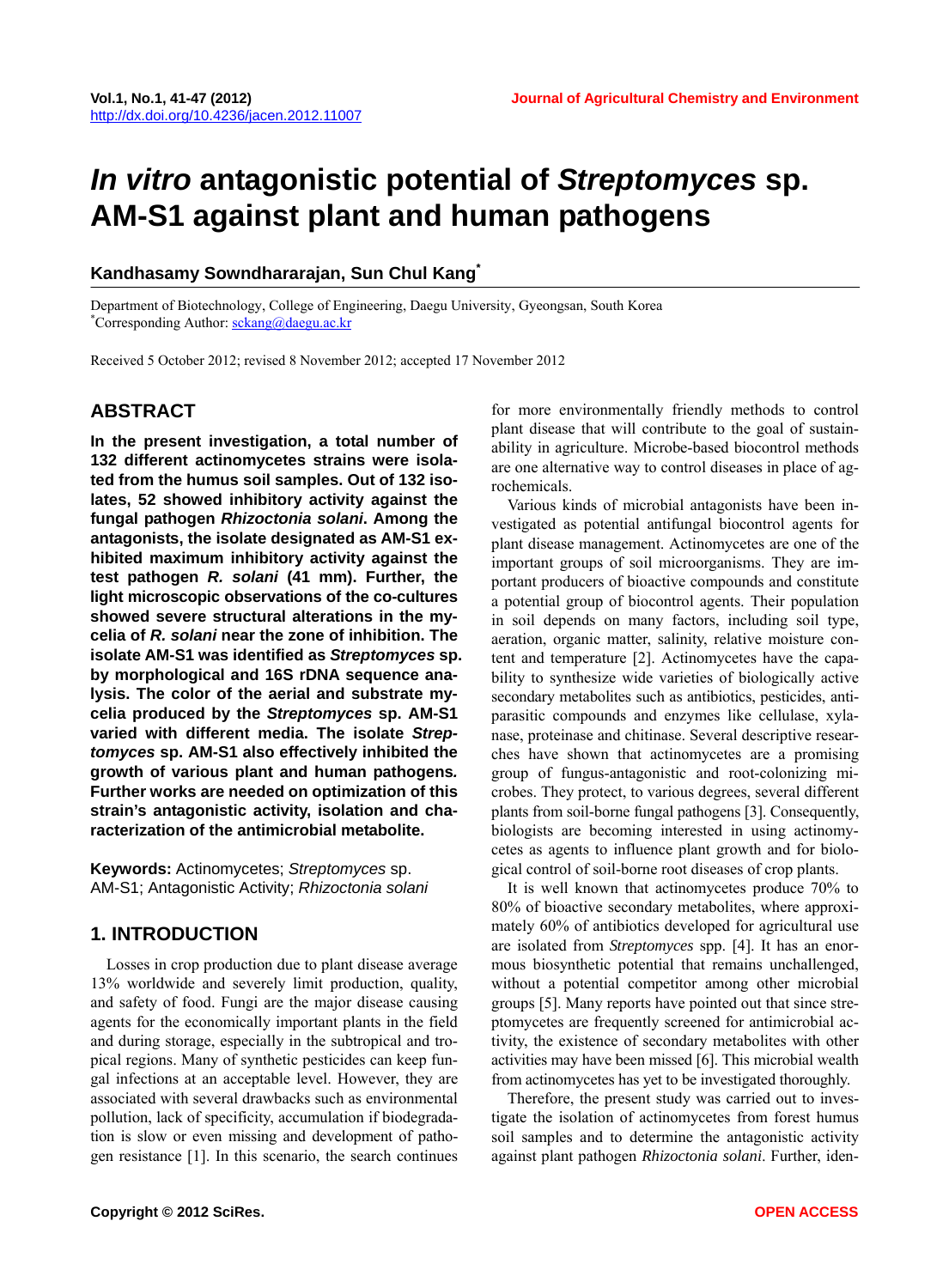tification of most effective isolate by cultural, morphological and 16S rDNA sequencing method and to evaluate the broad spectrum antagonistic activity against certain plant and human pathogenic species.

# **2. MATERIALS AND METHODS**

#### **2.1. Isolation of Soil Actinomycetes**

A total of 30 different humus soil samples were collected from the forest areas in Gyeongsan, Gyeongbuk, South Korea. Ten gram of soil samples were suspended in 95 mL of distilled water and these suspensions were considered as 10<sup>−</sup><sup>1</sup> dilution. Starch casein agar medium (SCA) was used for isolation of actinomycetes. From 10<sup>−</sup><sup>1</sup> suspension, 1 mL was transferred to 9 mL of sterile distilled water and subsequently serially diluted to  $10^{-3}$ , 10<sup>−</sup><sup>4</sup> , etc. From the required dilution, 0.1 mL suspension was drawn and plated over the surface of SCA medium. All the plates were incubated at  $28^{\circ}$ C  $\pm$  2°C for 7 days. The actinomycetes were isolated as pure culture by routine microbiological methods and maintained on SCA slants.

#### **2.2. Screening against Fungal Phytopathogens**

All the isolated actinomycetes strains were subjected to primary screening against fungal plant pathogen *Rhizoctonia solani*. About 20 mL of potato dextrose agar (PDA) was poured into each Petri plate and allowed to solidify. Four actinomycetes isolates were streaked separately on the four corner of each Petri plate and incubated at 28˚C for 5 days. A mycelial disc of 8 mm diameter was taken from the mother culture of *R. solani* from actively growing region. Then the mycelial disc of the pathogen was placed in the center of actinomycetes isolates streaked plate; while the mycelial disc alone in PDA plate served as control. All the plates were incubated at 25˚C up to 4 days and the zone of inhibition was measured. Among the 132 actinomycetes isolates, a strain designated as AM-S1 isolate was selected for further studies as it effectively inhibited the mycelial growth of *R. solani* than other isolates.

## **2.3. Light Microscopy Study of AM-S1 and Fungal Pathogen Interaction**

The interaction of AM-S1 and fungal pathogen was studied using light microscopy. In the dual plate assay, the samples were taken from the pathogen and antagonist interaction zone and observed under the light microscope.

## **2.4. Colony Morphology**

The strain AM-S1 was grown on SCA in Petri plate for

10 days and the colony morphology, pigmentation, sporulation, etc. were recorded. The cover slip culture technique was used for studying the morphological characteristics of the AM-S1. Sterile glass cover slips were inserted at an angle of 45˚C into solidified SCA medium in Petri plate. A loopful of inoculum of the isolate was streaked along the line where the cover slip meets the agar and then the plates were incubated at room temperature for 7 days. The organism grows both on the medium and in a line across the upper surface of the cover slip. The cover slip was removed and examined under a light microscope and photographed. The morphological characters were observed and motility test was carried out using Gram's staining and hanging drop method, respectively.

#### **2.5. 16S rDNA Sequencing of the Isolate AM-S1**

Genomic DNA was extracted from cultured cells following Pospiech and Neumann [7]. The 16S rDNA was amplified using the PCR method with Taq DNA polymerase and universal primers FD1 (5'-AGAGTTTGAT-CCTGGCTCAG-3') and RP2 (5-ACGGCTACCTTGTT-ACGACTT-3') following Kim *et al.* [8.] The PCR products were purified and sequenced by Geno Tech Company Limited (South Korea). The obtained sequence was compared for similarity with sequences present in the genomic database banks, using the "NCBI Blast" program available at the ncbi.nlm.nih.gov web site and highest matching sequences downloaded. The 16S rDNA sequence of AM-S1 was aligned with these sequences using the program CLUSTALX [9]. MEGA 4.0 software [10] was used to carry out phylogenetic analyses of the alignment using the Neighbor-Joining method.

#### **2.6. Growth Characteristics of** *Streptomyces* **sp. AM-S1 in Different Solid Media**

Starch Caesin Agar (SCA), Tryptone-yeast extract agar (ISP-1), Starch inorganic salt Agar (ISP-4), Glycerol Asparagine Agar (ISP-5), Glycerol Tyrosine Agar (ISP-7), Maltose Yeast Extract Agar (MYEA), Potato Dextrose Agar (PDA), Nutrient Agar (NA), Production Medium— III (PM-III) and Production Medium—IV (PM-IV) were prepared and poured into Petri plates. A loopful of *Streptomyces* sp. AM-S1 inoculum was streaked on the above media and incubated at room temperature. After 7 days, the growth, pigmentation of aerial and substrate mycelia were observed and the results were documented.

#### **2.7. Antagonistic Activity of** *Streptomyces* **sp. AM-S1 against Different Fungal Phytopathogens**

The isolate *Streptomyces* sp*.* AM-S1 was tested for an-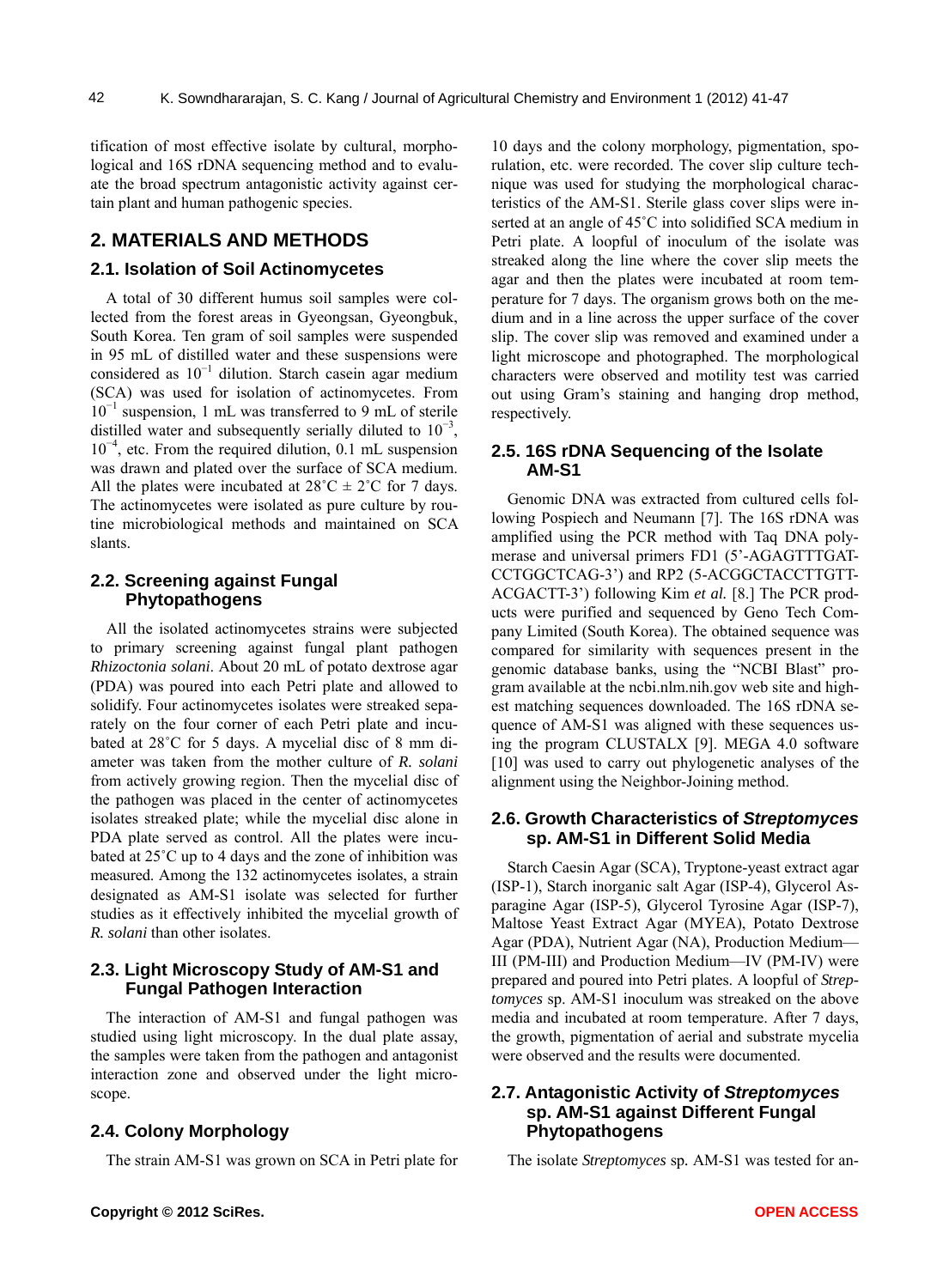tagonistic activity against a wide range of fungal phytopathogens viz., *Rhizoctonia solani*, *Botryodiplodia theobromae*, *Sclerotium rolfsii*, *Fusarium oxysporum*, *Curvularia lunata*, *Helminthosporium oryzae*, *Penicillium expansum* and *Aspergillus niger* on PDA medium employing dual culture technique. All the said phytopahtogenic isolates were obtained from Department of Biotechnology, College of Engineering, Daegu University, Gyeongsan, South Korea.

#### **2.8. Antagonistic Activity of** *Streptomyces* **sp. AM-S1 against Human Pathogens**

The *Streptomyces* sp. AM-S1 was streaked on NA at the left corner of Petri plates and incubated at 28˚C. After 5 days, the human pathogens viz., *Candida albicans* (KCTC 27241), *Staphylococcus aureus* (KCTC 1916), *Bacillus subtilis* (KCTC 1027), *Salmonella typhimurium*  (KCTC 2515) *and Escherichia coli* (KCTC 1045) were streaked at right angle to the *Streptomyces* sp. AM-S1 colonies. All the said human pathogens were procured from Koreran Collection for Type Cultures (KCTC), South Korea. The pathogens alone streaked in NA plates served as control. The plates were incubated at  $28^{\circ}$ C  $\pm$ 2˚C up to 48 h and observed for the inhibition of pathogen's growth.

#### **2.9. Statistical Analysis**

The data were subjected to a one-way analysis of variance (ANOVA) and the significance of the difference between means was determined by Duncan's multiple range test  $(P < 0.05)$  using statistica (Statsoft Inc., Tulsa, OH, USA). Values expressed are means of 3 replicate determinations  $\pm$  standard deviations (SD).

# **3. RESULTS**

## **3.1. Isolation and Screening of Actinomycetes against** *Rhizoctonia solani*

A total of 30 different humus soil samples were collected from the forest areas in Gyeongsan, South Korea. A total of 132 morphologically different actinomycetes strains were isolated from humus soil samples by soil dilution technique using SCA medium.

Among 132 isolates screened using dual plate assay, 52 showed inhibitory activities against *R. solani*. The zone of inhibition towards *R. solani* ranged from 3 mm to 41 mm. The present *in vitro* tests indicated that, 39.3% of strains were antagonistic against *R. solani.* Among the antagonists, the isolate designated as AM-S1 exhibited the maximum inhibitory activity (**Figure 1**). Owing to its superior performance against the plant pathogens, the isolate AM-S1 was selected for further studies.



**Figure 1.** Mycelial inhibition of *R. solani* by *Streptomyces* sp. AM-S1 in dual culture method. (A) Control *R. solani*, (B) *R. solani* and *Streptomyces* sp. AM-S1.

# **3.2. Light Microscopic Study of AM-S1 and Fungal Phytopathogens**

Light microscopic observations on mycelial growth of *R. solani* near the zone of inhibition from dual culture plates showed considerable changes in hyphal morphology compared to normal growth in control plate. There was a significant interaction between the AM-S1 and *R. solani*. Microscopic observations showed marked morphological changes and severe structural alterations of the fungal mycelium. The hyphae became thinner, vacuolated and showed stunted growth with proliferating branches near the growing tip (**Figures 2(A)** and **(B)**).

## **3.3. Morphology**

Colonies of the strain AM-S1 are grey or pale brown and wrinkled on SCA. They revealed the presence of the vegetative hyphae (**Figure 3(A)**). In the observation with light microscopy on the SCA, spore-bearing hyphae of the strain appeared as spiral chains (**Figure 3(B)**). The number of the spores per chain was higher than 20, which indicated that they are long chains of spores. The taxonomic status of the AM-S1, according to morphological observations, that bacterium belongs to the genus *Streptomyces*. Substrate mycelia of the isolate *Streptomyces* sp. (AM-S1) grew actively on all tested media. Further, the colour of the aerial and substrate mycelia produced by the *Streptomyces* sp. varied with different media (**Table 1**).

#### **3.4. 16S rDNA Sequence Analysis**

After PCR amplification from strain AM-S1, the 16S rDNA gene was sequenced. The obtained sequence was compared for similarity with sequences present in the genomic database banks, using the "NCBI Blast" program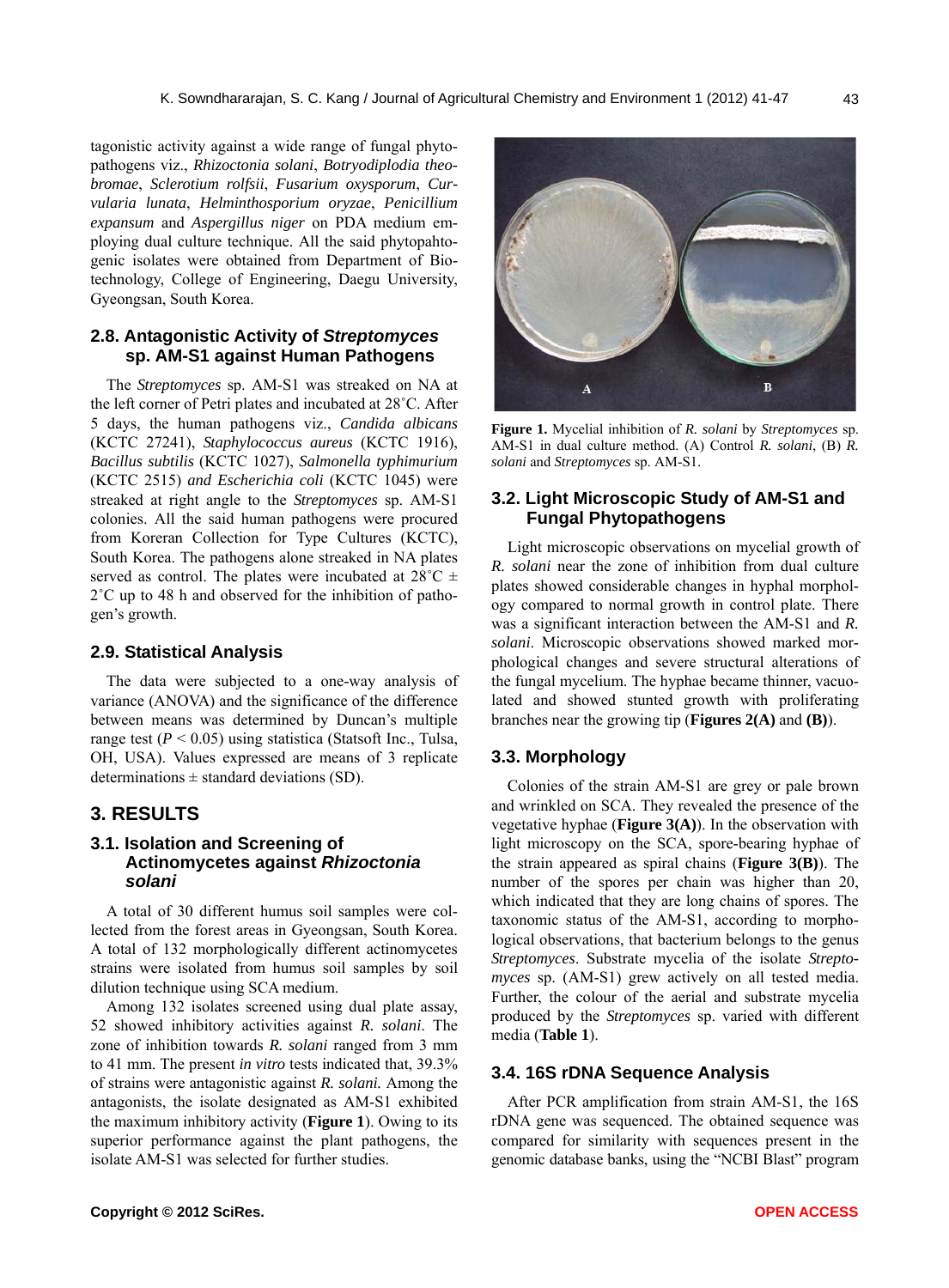

**Figure 2.** Mycelial changes in the pathogen *R. solani* from the zone of interaction. (A) Control mycelium; (B) Mycelium from inhibition zone. The bars represent 20  $\mu$ m (400 $\times$ ).

|  |  |  |  |  | Table 1. Culture characteristics of Streptomyces sp. AM-S1. |  |
|--|--|--|--|--|-------------------------------------------------------------|--|
|--|--|--|--|--|-------------------------------------------------------------|--|

| S.No. | Medium                                 | Growth   | $AMC^*$      | $SMC^{\dagger}$  |
|-------|----------------------------------------|----------|--------------|------------------|
| 1.    | Starch Caesin Agar<br>(SCA)            | $^{+++}$ | Grey         | Golden<br>yellow |
| 2.    | Tryptone-yeast<br>extract agar (ISP-1) | $^{+++}$ | White        | Grey             |
| 3.    | Starch inorganic salt<br>Agar (ISP-4)  | $^{++}$  | <b>Brown</b> | Yellow<br>Brown  |
| 4.    | Glycerol Asparagine<br>Agar $(ISP-5)$  | $^{++}$  | None         | White            |
| 5.    | Glycerol Tyrosine<br>Agar (ISP-7)      | $^{++}$  | None         | White            |
| 6.    | Maltose Yeast Ex-<br>tract Agar (MYEA) | $^{+++}$ | White        | <b>Brown</b>     |
| 7.    | Potato Dextrose<br>Agar (PDA)          | $^{+++}$ | White        | White            |
| 8.    | Nutrient Agar (NA)                     | $^{+++}$ | None         | White            |
| 9.    | Production Me-<br>dium-III (PM-III)    | $^{+++}$ | Grey         | Cream            |
| 10.   | Production Me-<br>dium-IV (PM-IV)      | $^{+++}$ | Grey         | Brown            |

\* AMC—Aerial mycelium colour; † SMC—Substrate mycelium colour; ++: Moderate growth; +++: Good growth.





**Figure 3.** Morphology of *Streptomyces* sp. AM-S1. (A) Mycelium; (B) Spore chain. The bars represent 10 µm (400×).

available at the ncbi.nlm.nih.gov web site. The 16S rDNA gene sequence of AM-S1 had 99% sequence identity with the 16S rDNA gene sequences from several *Streptomyces* sp. (**Figure 4**). The sequence of *Steptomyces* sp. AM-S1 has been submitted to Genbank with the accession number JX444563. This result clearly suggests that the AM-S1 belongs to the genus *Streptomyces*.

## **3.5. Broad Spectrum Antagonistic Activity of** *Streptomyces* **sp. AM-S1 against Plant and Human Pathogens**

Further screening against a wide range of fungal phytopathogens revealed that the, *Streptomyces* sp. effectively inhibited the mycelial growth of *R. solani*, *B. theobromae*, *S. rolfsii*, *F. oxysporum*, *C. lunata*, *H. oryzae*, *P. expansum* and *A. niger* with the inhibition zones ranging from 22 mm to 41 mm (**Table 2**). **Table 3** shows broad spectrum antimicrobial activities of the *Streptomyces* sp. AM-S1 against *C. albicans*, *S. aureus*, *B. subtilis*, *S. typhimurium* and *E. coli*. The result suggests that a single streptomycetes strain will be able to provide broad-spectrum antibiosis to control diverse plant and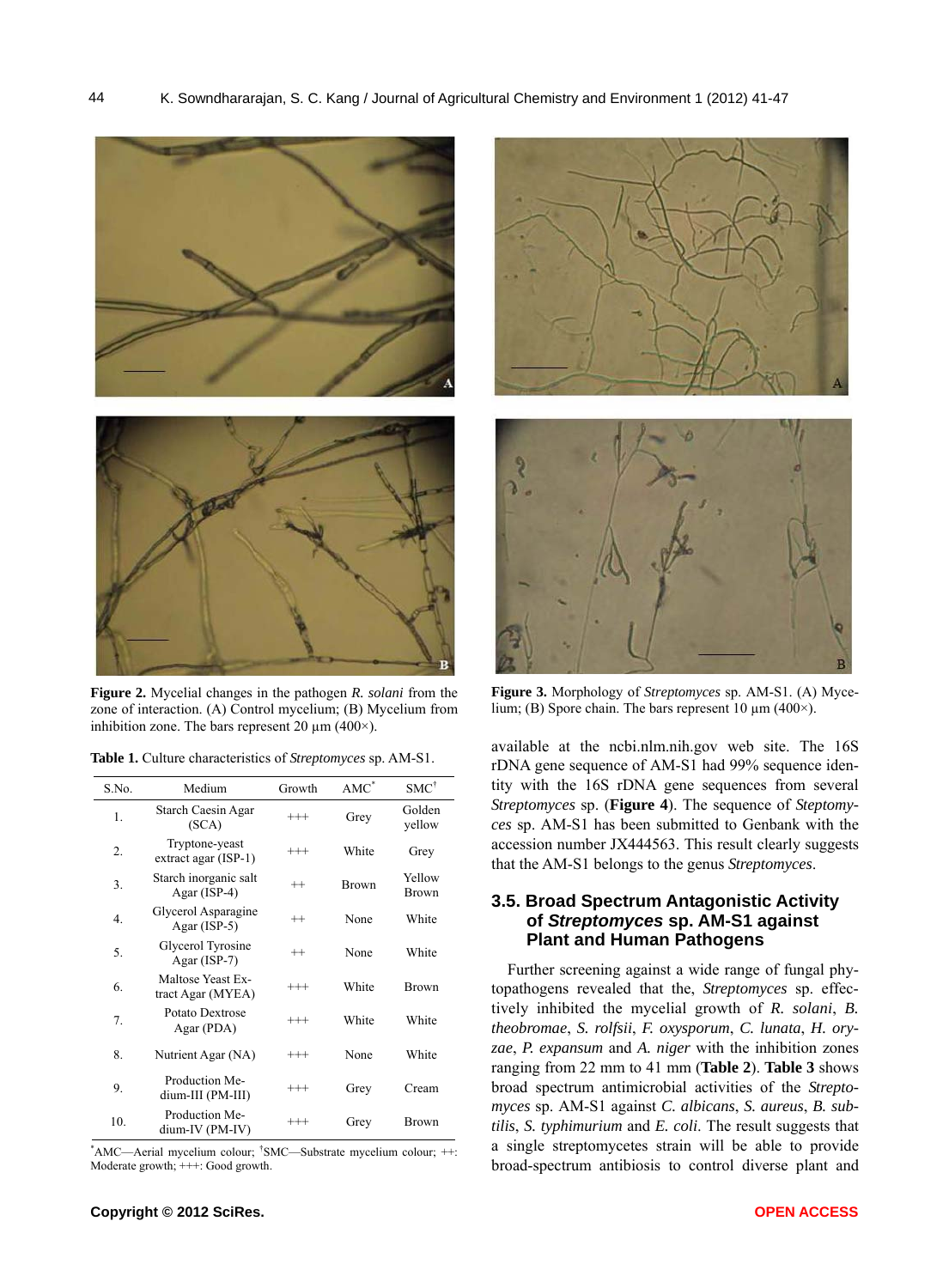

**Figure 4.** Phylogenetic tree showing the position of *Streptomyces* sp. AM-S1. Neighbor-Joining tree showing the position of strain AM-S1 compared to related organisms in a 16S rRNA gene tree. Numbers at nodes indicate levels of bootstrap support (%) based on 1000 resampled datasets. The scale bar indicates the number of nucleotide substitutions per site.

human pathogens. These pathogenic species demonstrated differences in their sensitivity to the antagonistic effect of the isolate *Streptomyces* sp. AM-S1.

## **4. DISCUSSION**

Actinomycetes are Gram-positive filamentous bacteria.

The majority of this group is saprophytic and found widely distributed in the soil. They are grow extensively in soils rich in organic matter and previous studies have shown that the number of actinomycetes in soil is positively correlated with the level of organic matter and moisture content [11]. It is generally accepted that in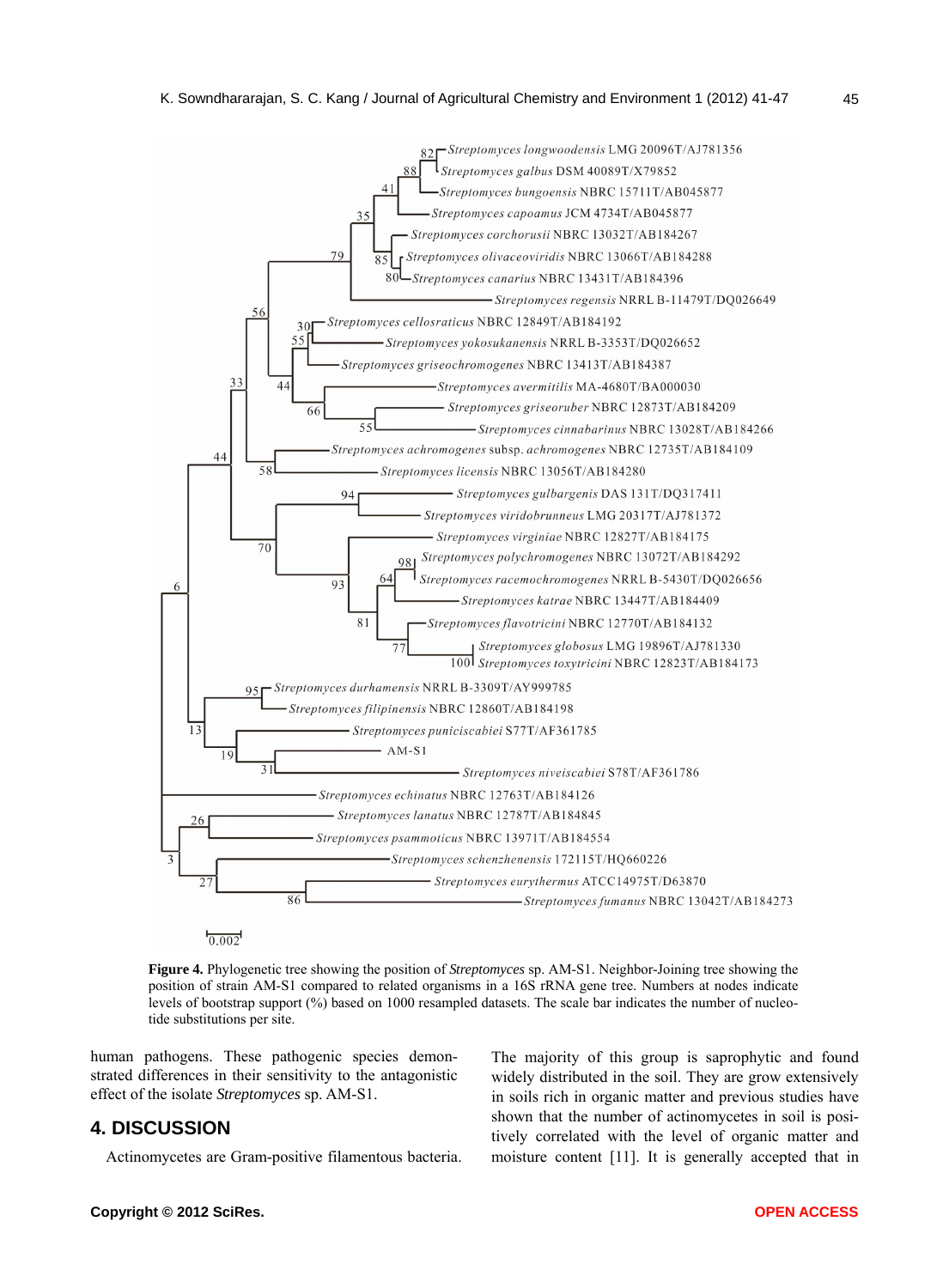**Table 2.** Antagonistic activity of *Streptomyces* sp. AM-S1 against certain fungal phytopathogens.

| Pathogens                 | Inhibition zone (mm) |
|---------------------------|----------------------|
| Rhizoctonia solani        | $41 \pm 3$           |
| Botryodiplodia theobromae | $25 \pm 2$           |
| Sclerotium rolfsii        | $22 \pm 1$           |
| Fusarium oxysporum        | $28 \pm 3$           |
| Curvularia lunata         | $33 \pm 4$           |
| Helminthosporium oryzae   | $34 \pm 4$           |
| Penicillium expansum      | $28 \pm 4$           |
| Aspergillus niger         | $24 \pm 4$           |

Values are means of three replicate determinations  $(n = 3) \pm$  standard deviation.

**Table 3.** Antagonistic activity of *Streptomyces* sp. AM-S1 against certain human pathogens.

| Pathogens              | Inhibition zone (mm) |  |
|------------------------|----------------------|--|
| Candida albicans       | $32 \pm 2$           |  |
| Staphylococcus aureus  | $31 \pm 4$           |  |
| Bacillus subtilis      | $25 \pm 3$           |  |
| Salmonella typhimurium | $11 \pm 2$           |  |
| Escherichia coli       | $08 \pm 1$           |  |

Values are means of three replicate determinations  $(n = 3) \pm$  standard deviation.

relatively dry, humic, calcareous soils, actinomycetes form the dominant fraction of the microflora with viable counts reaching  $10^6$  g<sup>-1</sup> dry weight soil [12]. Therefore, in the present study 132 different actinomycetes were isolated from 30 forest humus soils samples. Soil microbial diversity is considered to be critical to the maintenance of soil health and quality, and agriculture practices influence soil microbial diversity and the ability to suppress plant diseases [13]. Among the antagonists, the isolate designated as AM-S1 registered higher antagonistic activity against *R. solani*. *R. solani* is an important fungal phytopathogen that lives in the soil in the form of sclerotia and does not generates asexual spores. It has a wide host range and distribution and causes sheath blight in some field crops, such as corn, rice, lawn grass and cucumber [14]. Further, the microscopic studies revealed mycelial deformities near the zone of inhibition. Actinomycetes isolates were effective in restricting radial growth of phytopathogenic fungi. There are many reports related to antibiotic substances which induced malfunctions such as stunting, distortion, swelling, hyphal protuberances or highly branched appearance of fungal germ tubes [15].

Streptomycetes have been determined largely because of morphological and biochemical criteria, resulting in the arrangement of strains into cluster groups [16]. On the basis of the aerial and substrate mycelia, development of spiral spore chains and smooth spore surface of the strain, they are placed under the genus *Streptomyces*. The taxonomic identity of the strain AM-S1 was ascertained by various physicochemical parameters and 16S rDNA sequencing as *Streptomyces* sp. and hence the isolate was designated as *Streptomyces* sp. AM-S1. Further, the growth characteristic study demonstrated that the nutrient compositions of the medium greatly influence the growth and morphology of organisms.

Apart from its antagonistic activity against *R. solani*, the present isolate *Streptomyces* sp. AM-S1 exhibited broad antimicrobial spectrum against various plant and human pathogens. Many studies refer to the role of actinomycetes, mostly *Streptomyces* strains, in plant protection which are antagonists against most of the phytopathogenic fungi. Actinomycetes are especially significant in inhibiting phytopathogens for the following reasons: they can survive in soils of various types, have long survival due to their spore forming abilities, are prolific producers of various bioactive compounds such as antibiotics, siderophores, chitinases, and phytohormones and have phosphate solubilizing abilities [17,18]. The potential antagonistic activity of the streptomycetes found in this study against plant pathogenic fungi highlights their potential in bio-control programs. This study confirmed that the *Streptomyces* are able to produce a wide variety of antibiotics with antifungal activity.

From the present study, it could be demonstrated that humus soil samples provided a rich source of diversity of actinomycetes. The morphological and 16S rDNA sequencing studies clearly demonstrated that the present the isolate AM-S1 is belongs to the genus *Streptomyces*. The *Streptomyces* sp. AM-S1 had the strongest inhibitory effects on *in vitro* growth of various plant and human pathogens. Further work on optimization of this strain's antagonistic activity, mechanism of action and evaluation for its disease control potential under field conditions is under progress.

# **5. ACKNOWLEDGEMENTS**

This work was supported by a grant from the Next-Generation BioGreen 21 Program (No. PJ008157), Rural Development Administration, Republic of Korea.

#### **REFERENCES**

- [1] Oskay, M. (2009) Antifungal and antibacterial compounds from *Streptomyces* strains. *African Journal of Biotechnology*, **8**, 3007-3017.
- [2] McCarthy, A.J. and Williams, S.T. (1990) Methods for